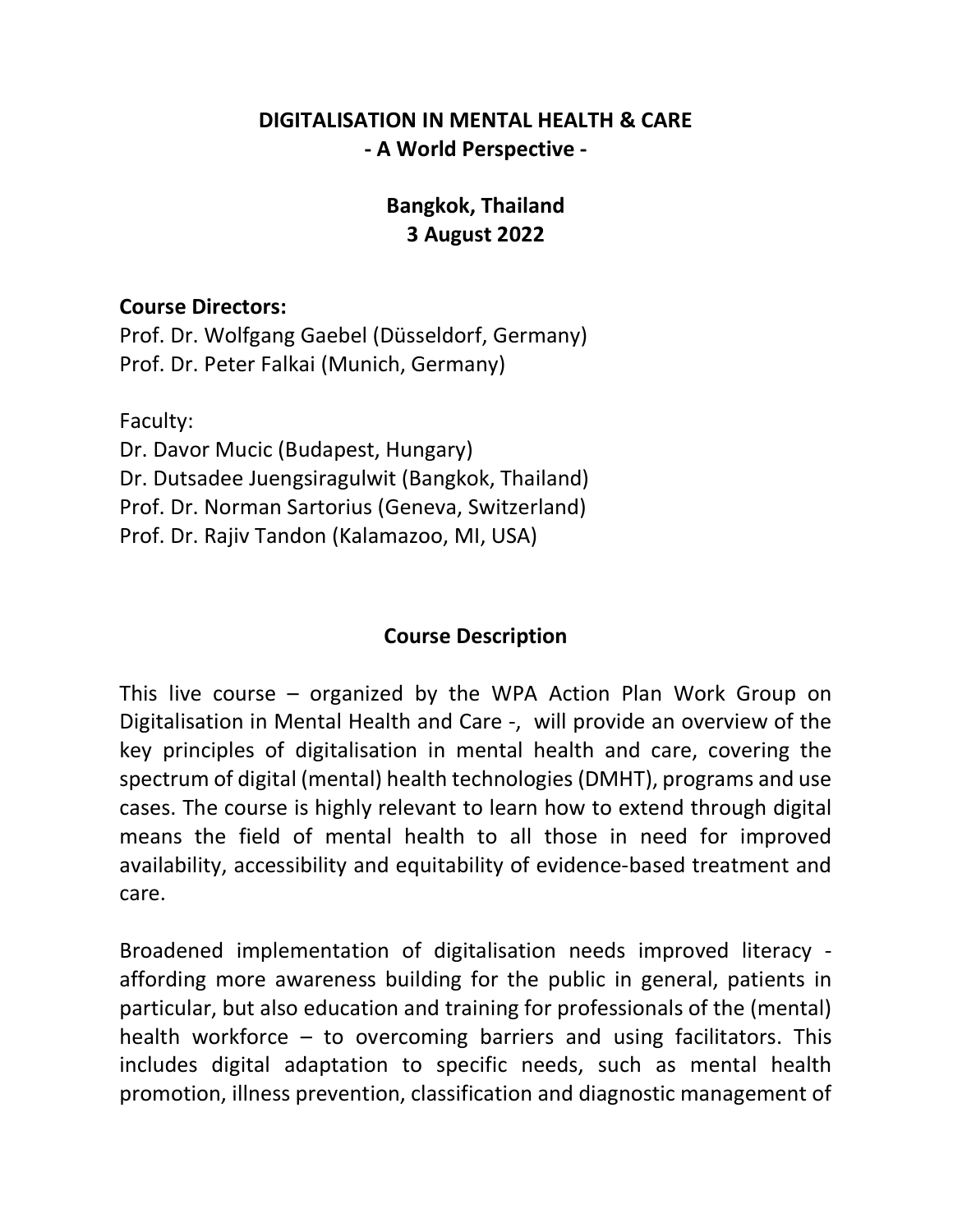mental disorders, treatment and care in different phases of illness manifestation over the lifetime. Not the least, research into the efficacy, cost-effectiveness and safety of D(M)HT including innovative research approaches and their results do play an important role for acceptance, regulation and implementation. Policies and regulations for e-Mental Health need policy guidance - together with the ambition of policymakers and stakeholders – to strategically plan and invest into the transformation of the mental health systems for better quality and human-rights based health service.

Specific questions and answers, arising from ethical and data security issues, the relationship of mental health issues with stigma and discrimination, and the distribution and health care integration of digitalisation across countries and different world regions will also be covered in this course, exemplified by the mental health system and its digitalisation in Thailand.

The course is open to fully qualified specialists in psychiatry, those in their early career, psychologists, as well as other qualified members of the mental health workforce.

The course faculty are renowned global experts in the field who will discuss in a final roundtable session the need and options for a worldwide digitally supported transformation of the mental health and care systems.

### Course Session

Wednesday, 3 August 2022, 08:30am-12:30pm ICT (Thailand Time)

Course Programme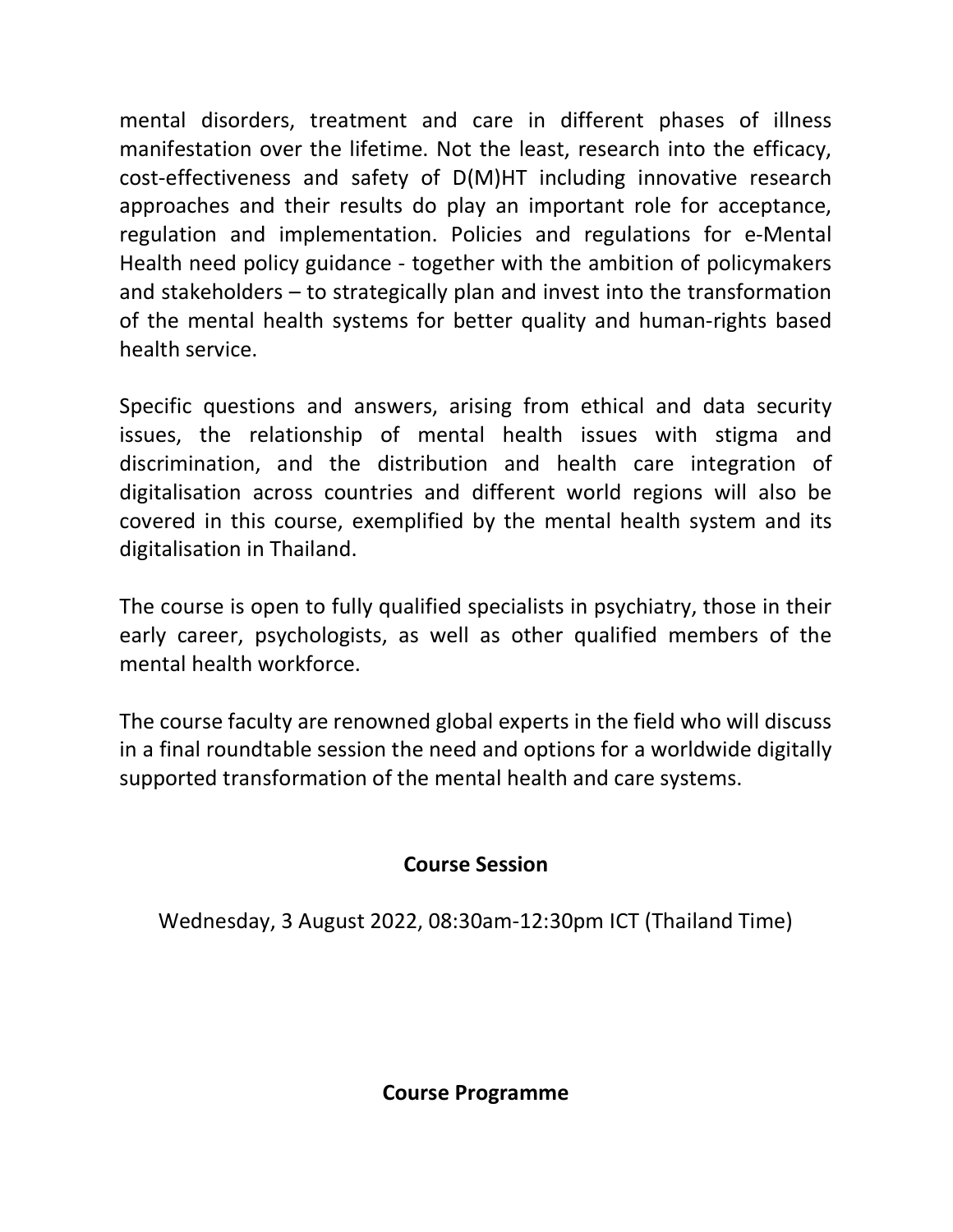### (20min presentation + 10 min Discussion)

08:30 - 09:00 **Introduction** Wolfgang Gaebel, Germany

09:00 - 09:30 The spectrum of digital (mental) health technologies (DMHT), programs and use cases Davor Mucic, Hungary/Denmark

09:30 - 10:00 Digitalisation and the stigma of mental health and care Norman Sartorius, Switzerland

10:00 - 10:30 BREAK

10:30 - 11:00 Digitalisation and psychiatric classification Rajiv Tandon, USA

11:00 - 11:30 A country example: Thailand Dusadee Juengsiragulwit, Thailand

11:30 - 12:30 Roundtable Discussion: The Worldwide Digital Transformation of Mental Health & Care Moderator: Peter Falkai, Germany

#### Methods and materials

Presentations, PP slides, interactive discussions, roundtable discussion, recommended readings.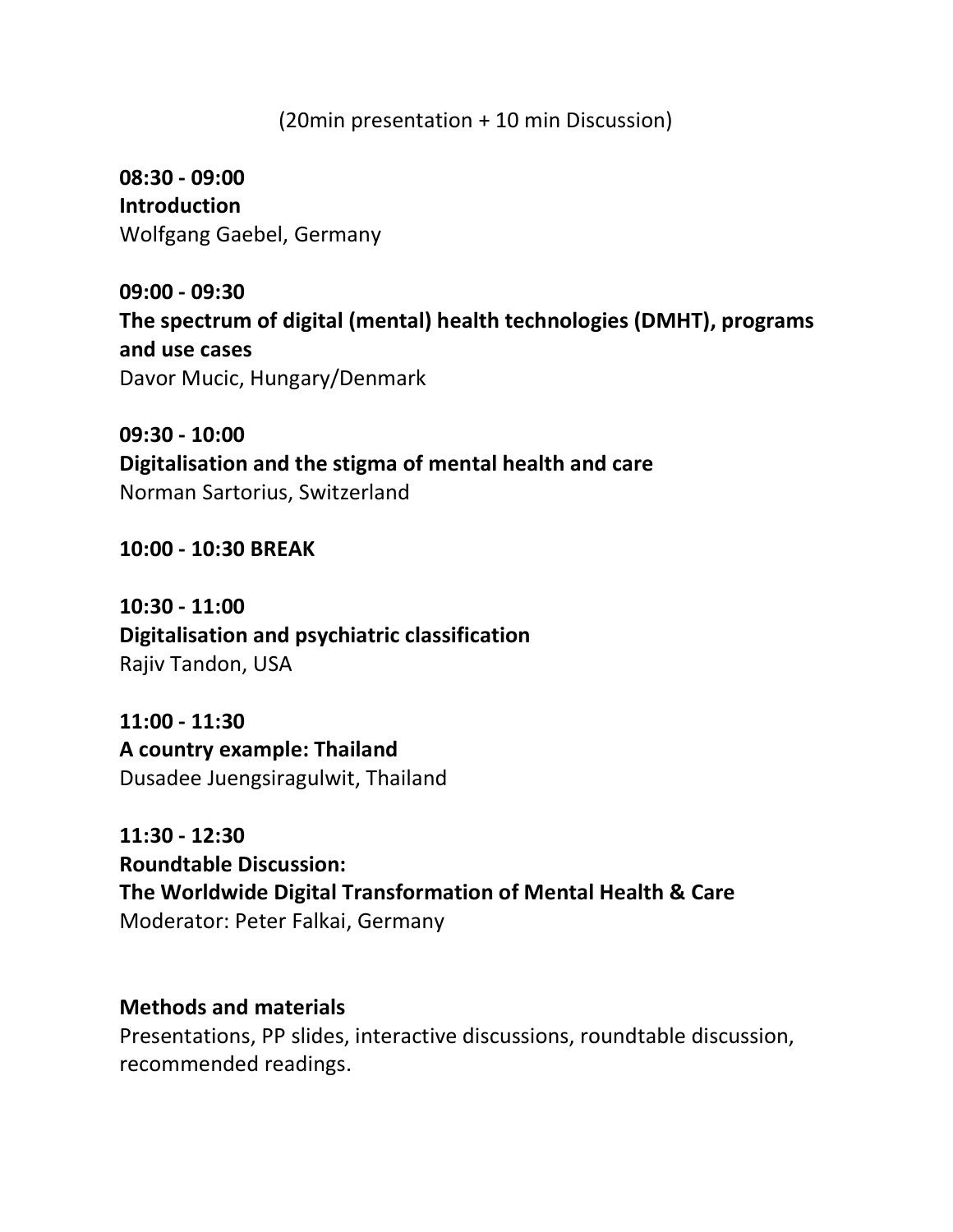## Educational intentions

# After the course the participants will be able to ...

... describe the major DHT and approaches for digitalization of mental health and care with their pros and cons;

… be prepared to recommend the right approach for the right use in their daily clinical practice;

… understand and support the implementation of ICD-11 among psychiatric services and by members of national psychiatric associations.

# Prerequisite knowledge

Participants should be familiar with mental disorders and classification, preferentially ICD-10/11 or DSM-5, psychiatric and psychological treatment options and care, and should be interested in the integration of digital tools and programs. They should be either fully specialized or early career psychiatrists, clinical psychologists or psychological psychotherapists with professional experience in different mental healthcare settings.

# List of recommended readings

Mucic , Hilty DM (eds) e-Mental Health. Springer, 2016 DOI 10.1007/978- 3-319-20852-7

Yellowlees P, Shore JH (eds) Telepsychiatry and health Technologies. A Guide for Mental Health Professionals. American Psychiatric Association Publishing, 2018. ISBN 9781615370856

Torous J, Bucci S, Bell IH, et al. The growing field of digital psychiatry: current evidence and the future of apps, social media, chatbots, and virtual reality. World Psychiatry 2021;20:318-335 DOI:10.1002/wps.20883

Bhugra D, Tasman A, Pathare S, et al. The WPA-Lancet Psychiatry Commission on the Future of Psychiatry. Lancet Psychiatry 2017;4:775- 818

Gaebel W, Trost N, Diekmann S, et al. Transnational Policy for e-Mental Health: A guidance document for European policymakers and stakeholders.